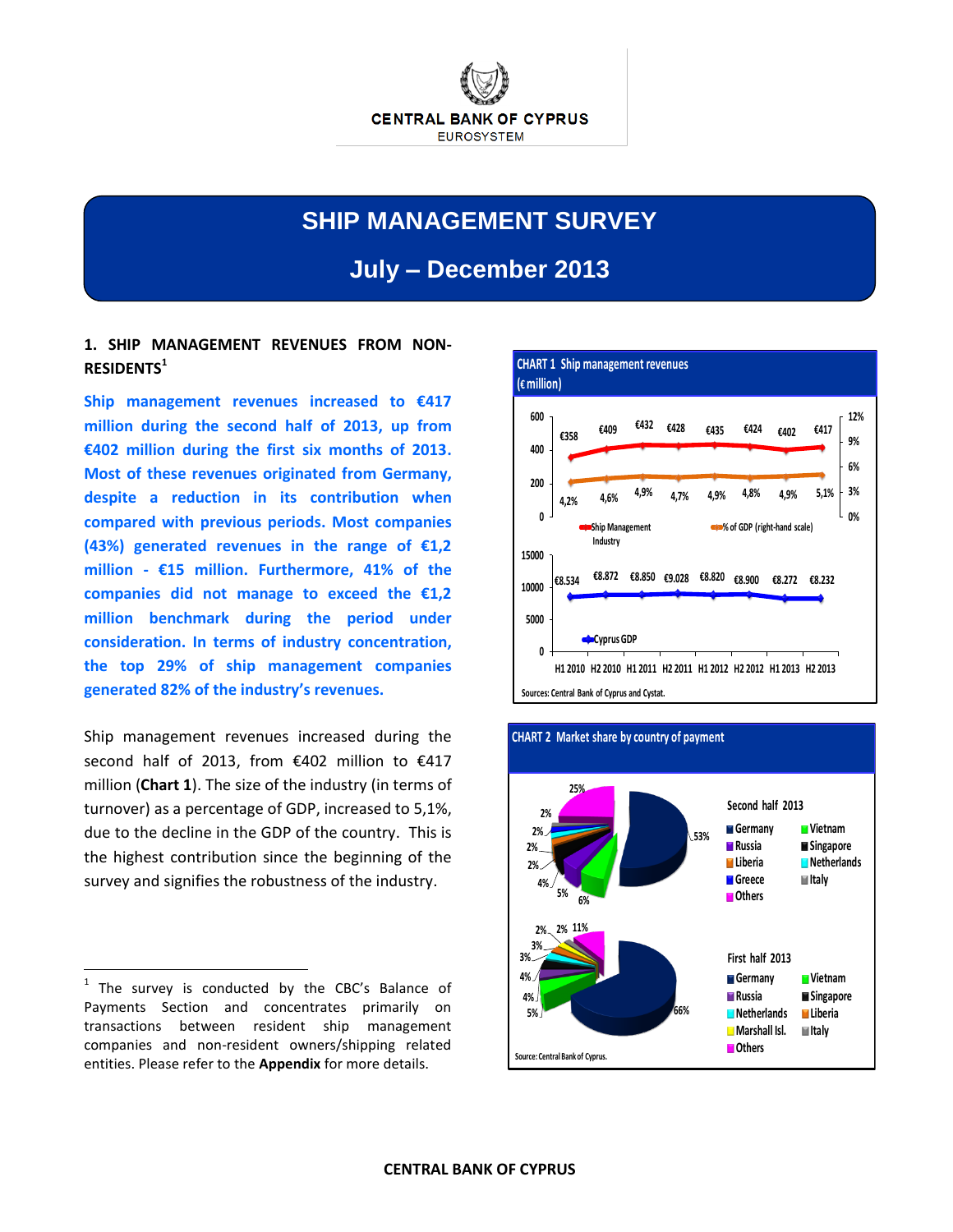In **Chart 2**, the industry's revenues are decomposed by country of payment. The majority of payments for the first and second halves of 2013 originated from Germany with 66% and 53%, respectively. The contributions by the other important countries remained relatively stable, except from an increase by Greece and a decrease by the Marshall Islands.



**Chart 3** summarises the distribution of revenues. It classifies companies into different size segments (based on their revenues for the period 01/07/2013 to 31/12/2013) and reports the percentage of companies belonging to each segment.

The horizontal axis segments the range of revenues into six distinct groups and the vertical axis measures the percentage of companies belonging to each group. The results suggest that: 43% of the companies generated (half-yearly) revenues within the range of €1,2 million - €15 million, 20% in excess of €15 million and 41% less than €1,2 million.

The level of concentration in the industry is depicted in **Chart 4**. The ranked cumulative percentage of companies contributing to ship management revenues is measured on the horizontal axis (e.g. the 29% level corresponds to the top 29% of companies in the industry in terms of half-yearly revenues). The vertical axis measures the respective (aggregated) percentage revenue contribution of these companies. Of particular interest is the turning point<sup>2</sup> on the chart. The top 29% of the companies accounted for 82% of the industry's revenues, signifying the presence of a small number of large companies.



**Chart 5** illustrates historical time series information on the level of inward transactions (flows) that were received by the industry since 2002. These transactions concern aggregated revenues from the provision of shipping services abroad (both ship management and ship owning) and were compiled from monthly transaction volume data collected

 $\overline{a}$ 

 $2$  The turning point indicates the level at which a decline in the marginal contribution of companies to the industry's revenues is observed. Specifically, a 1% increase in the number of companies beyond the turning point provides less than a 1% increase in the cumulative revenues of the industry.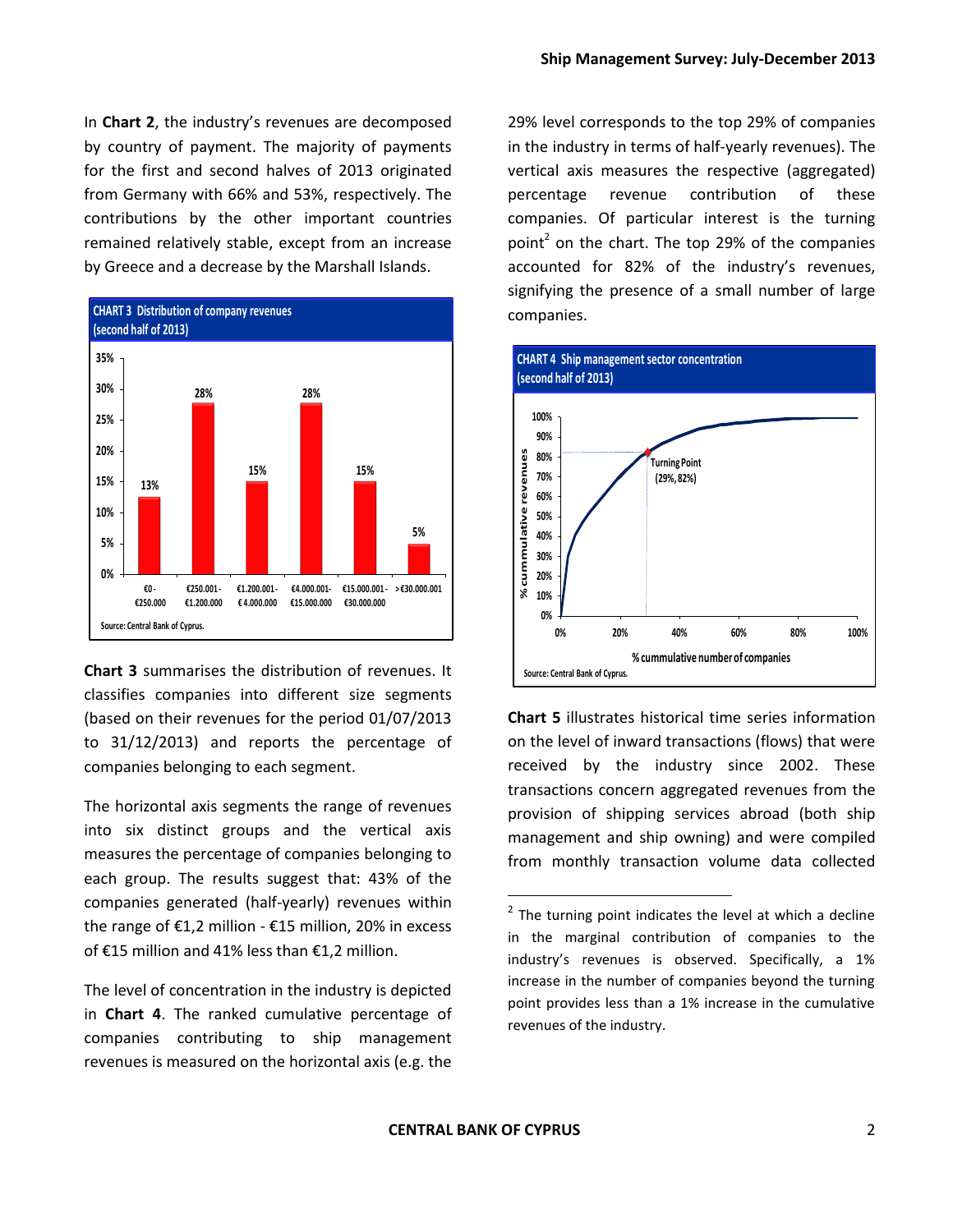from a variety of sources, including local banks. This time series information is useful in order to examine features such as the long-run trend, the seasonality and the volatility of revenues in shipping.



Since the raw data consisted of highly volatile daily transaction records, a four-month moving average was applied, enabling us to identify the key characteristics of the series. Despite an increasing trend and strong seasonal and cyclical characteristics in the series since the beginning of 2008, the level of transactions decreased in 2013. This is primarily due to a reduction in ship owning revenues.

## **2. SHIP MANAGEMENT SERVICES**

**Most of the industry's revenues emanated from the provision of full, crew and technical management services. Full management services remained the most important segment with notable contributions from Russia and Malta. In the case of crew management services, nearly half of the revenues originated from Germany.**

**Chart 6** uses a tree diagram in order to decompose the revenues of the industry by type of service and country. The first level of the tree diagram lists the most important types of services offered by the industry, namely freight, ship management and chartering services. There were no revenues from the provision of freight services during the second half of 2013. In contrast, ship management and chartering services accounted for 78% and 11% of the industry's revenues, respectively.



The second level of the tree diagram decomposes the ship management revenues by country. When compared with the previous period, Germany's contribution dropped from 70% to 57%. The contributions by the other countries remained significantly lower.

**Chart 7** illustrates the ship management revenues by type of ship management service offered, namely technical, crew and full management services. The contribution of crew management services dropped further to 43%. In contrast, the contribution of full management services increased to 46%, thus remaining higher than the contribution of crew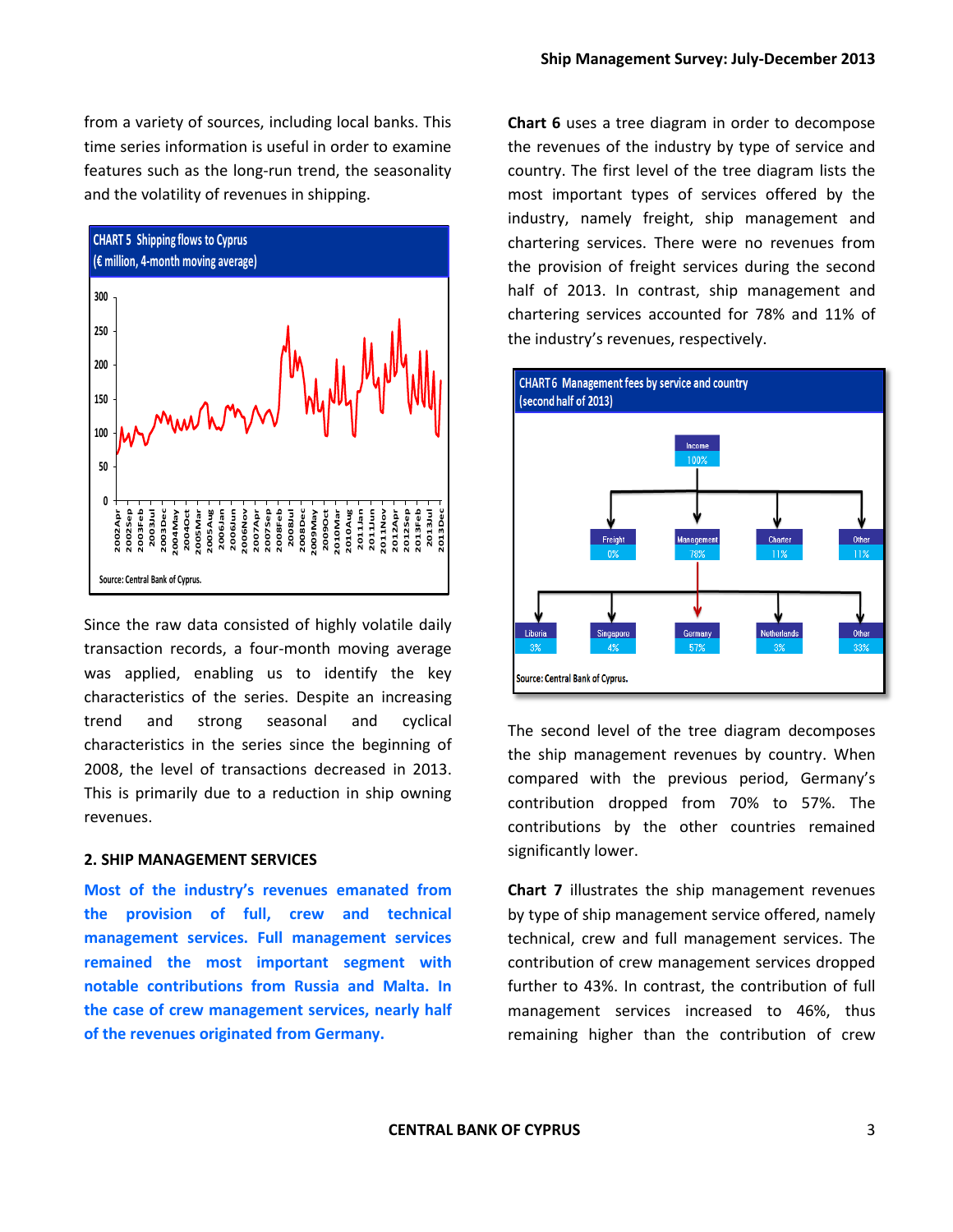management services for the second half of the year.



The results presented in **Chart 7** emphasize the industry's specialisation in the provision of crew management services, since full management contracts encompass crew management operations.



**Charts 8** and **9** provide tree diagram decompositions of the two basic categories of ship management services – full and crew management. Germany's share in full management contracts is small, just 12%. No country stands out in this segment despite some notable contributions from Russia and Malta with 22% and 10%, respectively. This is not the case for crew management services. Germany remained the main source of revenues with a share of 58%.



# **3. COUNTRY PORTFOLIOS**

**The provision of ship management services to ship owners using the Cyprus flag remained above the 10% threshold for the second consecutive period. The top 10% of ship management companies account for 43% of the industry's revenues. These companies typically handle portfolios consisting of more than 40 ship owning companies. In some important markets like Russia, Greece and Japan, there are opportunities for expanding further the industry's exports of ship management services.**

In **Chart 10,** the ship management revenues are analysed based on the flag registration of the ships under management. Despite a reduction, the share of revenues earned from the provision of services to ships carrying the Cyprus flag remained above the 10% threshold (at 15%) for the second consecutive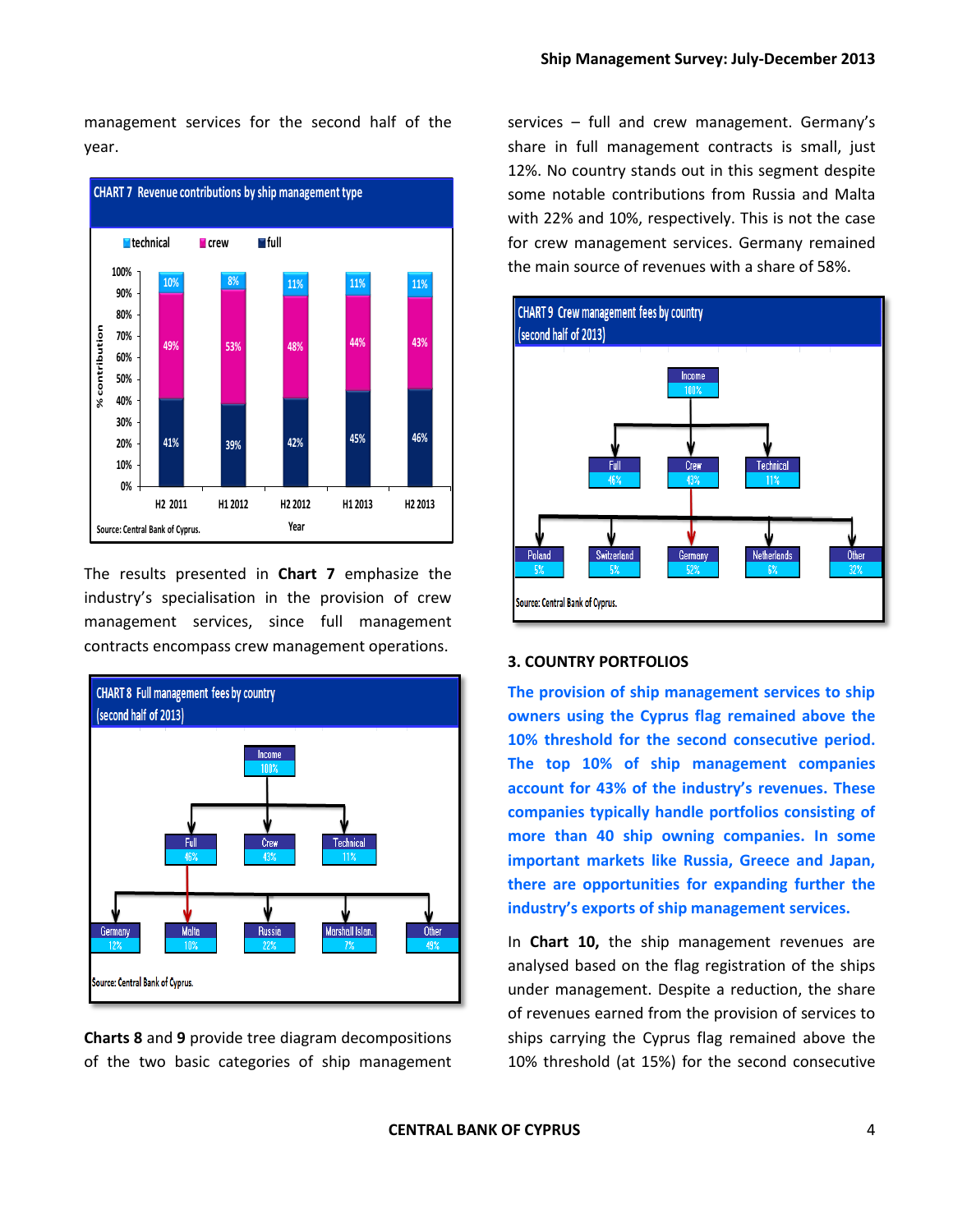period. The respective share for the first half of 2013 was 18%.



**Chart 11** splits the revenues earned by country of residence of the beneficial ship owners whose ships are managed by Cypriot companies. The results bare strong resemblance (and the share movements are similar) with those of Chart 2. Germany was again the major source of revenues, despite the reduction in its contribution.



**Chart 12** examines graphically the relationship between portfolio size (number of ship owning companies managed) and market share (in ship management revenues) during the second half of 2013.

The horizontal axis is segmented into four different size ranges (groups) in increasing order. In particular, ship management companies that managed:

(i) between 1 and 3 ship owning companies.

(ii) between 4 and 10 ship owning companies,

(iii) between 11 and 40 ship owning companies and

(iv) more than 40 ship owning companies.

The vertical axis on the left-hand side of the chart, measures the numeric and weighted distribution of each group of companies. The right-hand vertical axis measures the average market share in each group.



The results suggest that the companies in the first group (managing between 1-3 ship owning companies) accounted for 31% of the total population of ship management companies and generated 15% of the industry's revenues. The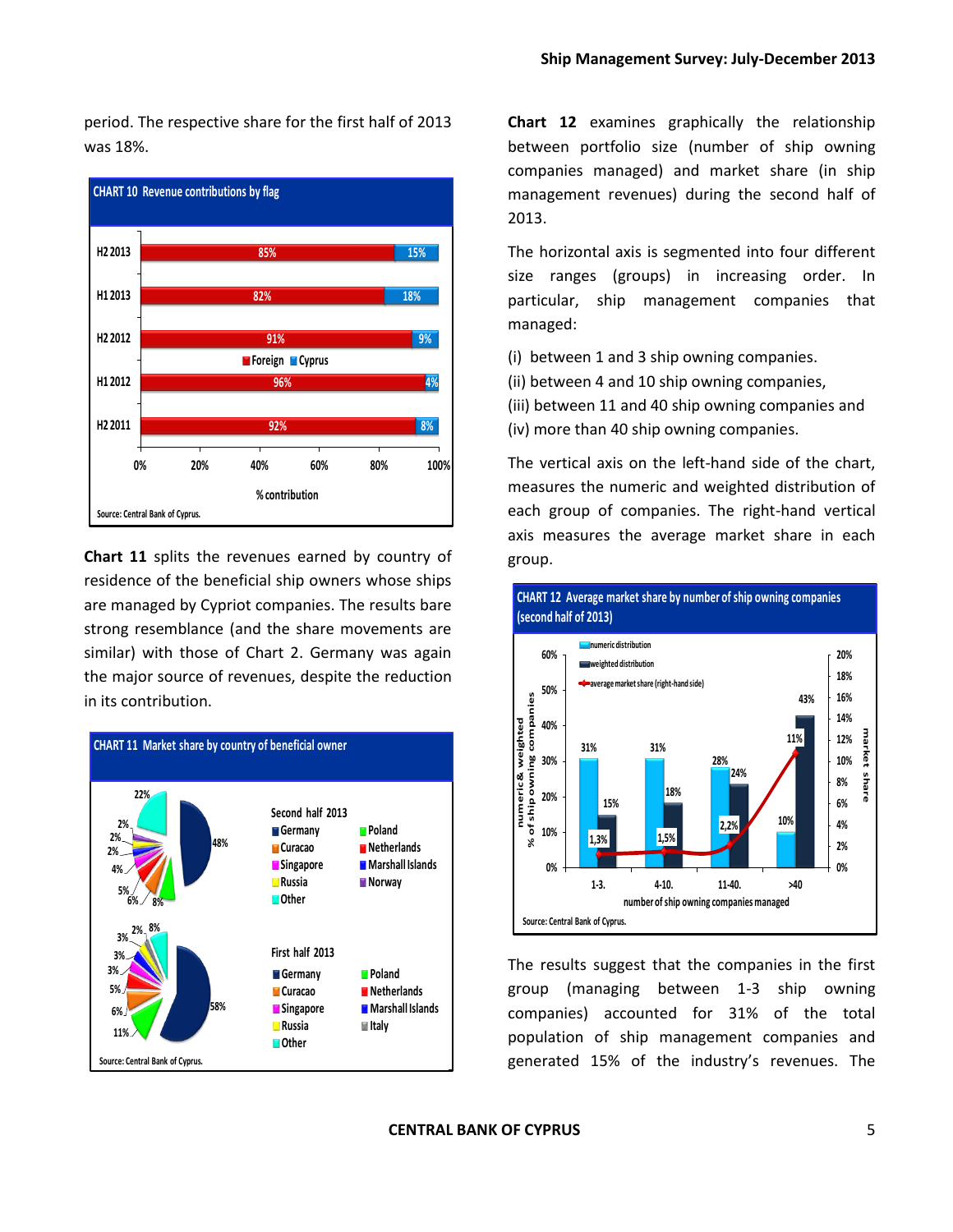average company market share in this group was 1,3%. Similarly, the companies in the second group accounted for 31% of the population of ship management companies, generated 18% of the industry's revenues and scored an average share of 1,5%.

The last two segments suggest that 38% (28% + 10%) of the companies handled more than ten ship owning companies during the period under consideration, but strong market share performance is achieved with the handling of more than 40 ship owning companies. Only 10% of the companies managed to pool a base of more than 40 ship owning client companies and shared 43% of the industry's revenues (this is also related with the relatively high level of concentration in the industry). The average market share in this latter group was 11%. The increasing average market share curve suggests a positive relationship between client portfolio size and market share performance.



**Chart 13** examines the relationship between market share and revenue growth by country. It is important for the industry to identify rising shipping markets with opportunities for higher revenues. The horizontal axis measures each country's share in

revenues for the period under consideration. The vertical axis measures the percentage change (halfyearly growth) in the share of each country. The size of each bubble is proportional to the amount of revenues extracted from each country.

Germany, despite its large share, does not exhibit any further growth in revenues. The same is true for Poland and the Marshall Islands. Considerable growth opportunities currently exist in the Netherlands, Singapore and Curacao.



Competitive presence and international diversification in the provision of ship management services is an important consideration for the industry. **Chart 14** provides some helpful insights on this matter. Each country bar designates the percentage of companies registered in Cyprus that have offered services in the specific country. Nearly half of the ship management companies in Cyprus (49%) are providing services to German ship owners. Competitive presence is particularly low in the other countries, suggesting considerable opportunities for international expansion. Only in the case of Singapore and the Netherlands was there a noticeable increase in the number of companies offering services during the second half of 2013.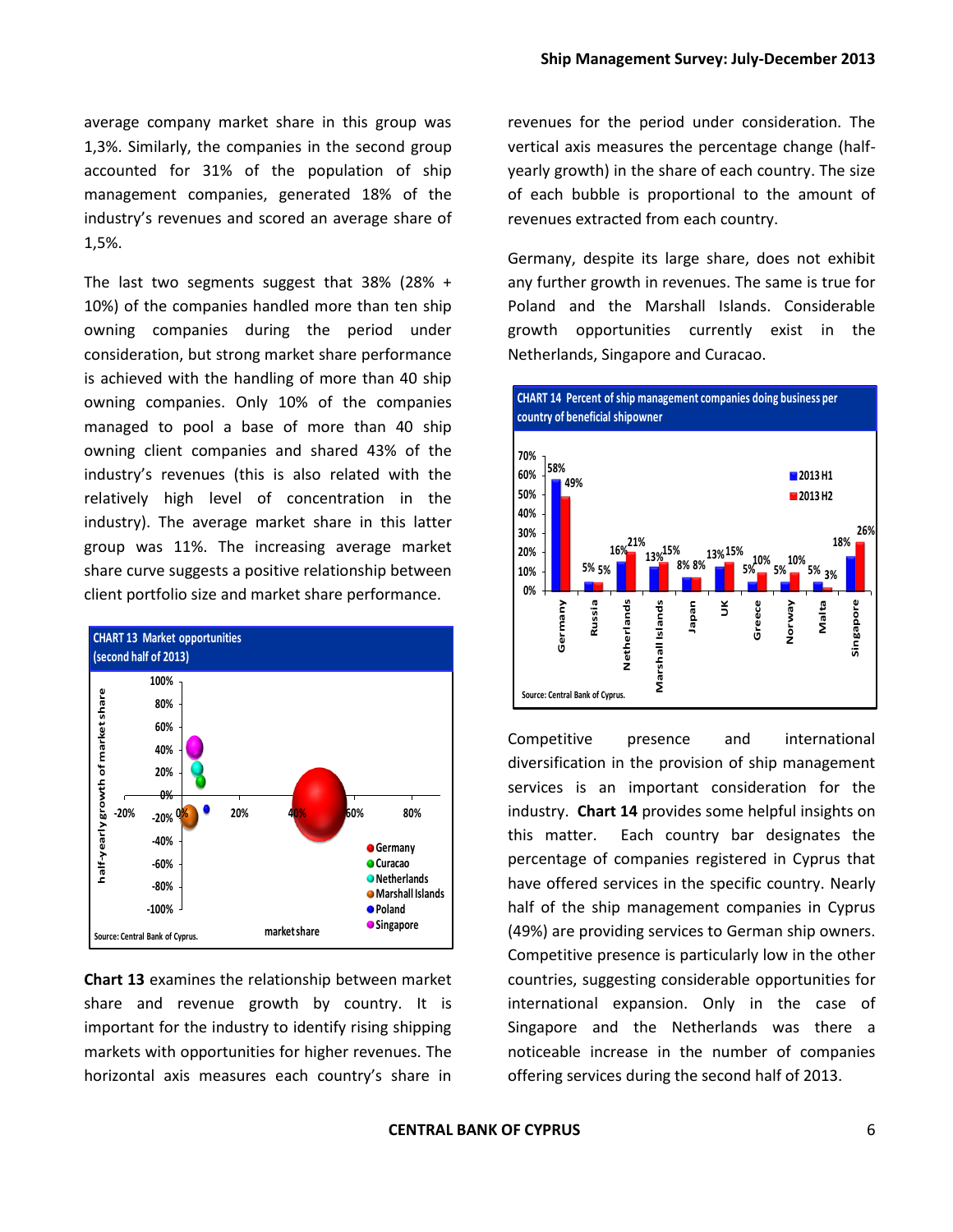## **4. SHIP MANAGEMENT EXPENSES**

**Ship management expenses increased despite some significant reductions during the previous periods. Most of these expenses were directed to the Philippines, Poland and Ukraine and concerned crew wages (55%) paid to staff employed on board. Significant amounts were also paid in Cyprus (20%) and concerned primarily administration expenses.**

The cross-border expenses<sup>3</sup> of the industry increased to €368 million (**Chart 15**), despite significant reductions during the three previous periods. This is in line with the increase in operations and revenues reported in Chart 1. Nevertheless, total expenses remained below the maximum levels recorded during the second half of 2011 (€371 million).



**Chart 16** provides an analytical decomposition of the industry's total expenses (both in Cyprus and abroad). Unlike Chart 15, the results reported in this chart include expenses paid in Cyprus, which constitute the majority of administrative expenses.

 $\overline{\phantom{a}}$ 

The majority of expenses concerned crew earnings, which accounted for 55% of the total amount. Of these, 40% were paid to non-EU citizens and 15% to EU citizens.



In **Chart 17,** the total expenses are decomposed by country. With the exception of Cyprus, expenses to all other countries represent imports of services from abroad and are used to compile Cyprus's current account in the balance of payments. Most of the expenses were directed to the Philippines (22%), Cyprus (20%), Poland (10%) and Ukraine (10%). In the cases of the Philippines, Poland and Ukraine the expenses concerned crew staff employed on board.



 $3$  The figures reported in Chart 15 exclude expenses paid in Cyprus and are therefore comparable with the revenues reported in Chart 1.